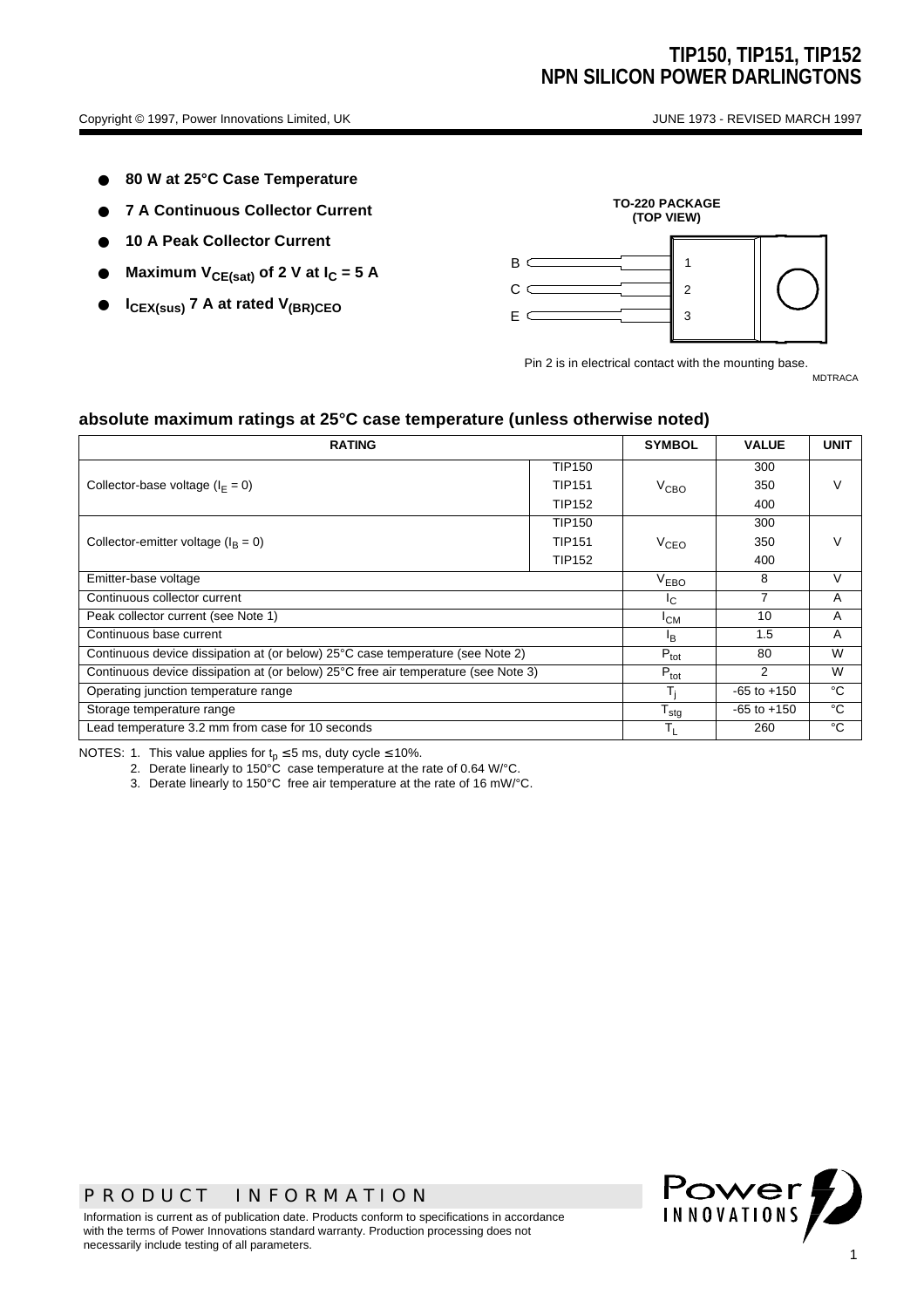JUNE 1973 - REVISED MARCH 1997

#### **electrical characteristics at 25°C case temperature**

| <b>PARAMETER</b> |                                                | <b>TEST CONDITIONS</b>                                                    |                                           |                                                 | <b>MIN</b>        | <b>TYP</b> | <b>MAX</b>        | <b>UNIT</b> |
|------------------|------------------------------------------------|---------------------------------------------------------------------------|-------------------------------------------|-------------------------------------------------|-------------------|------------|-------------------|-------------|
| $V_{(BR)CBO}$    | Collector-base<br>breakdown voltage            | $I_C = 1 mA$                                                              | $I_F = 0$                                 | <b>TIP150</b><br><b>TIP151</b><br><b>TIP152</b> | 300<br>350<br>400 |            |                   | $\vee$      |
| $V_{(BR)CEO}$    | Collector-emitter<br>breakdown voltage         | $I_C = 10 \text{ mA}$<br>(see Note 4)                                     | $I_{\rm B} = 0$                           | <b>TIP150</b><br><b>TIP151</b><br><b>TIP152</b> | 300<br>350<br>400 |            |                   | $\vee$      |
| I <sub>CEO</sub> | Collector-emitter<br>cut-off current           | $V_{CE} = 300 V$<br>$V_{CF} = 350 V$<br>$V_{CE} = 400 V$                  | $I_B = 0$<br>$I_B = 0$<br>$I_R = 0$       | <b>TIP150</b><br><b>TIP151</b><br><b>TIP152</b> |                   |            | 250<br>250<br>250 | μA          |
| $I_{CEX(sus)}$   | Collector-emitter<br>sustaining current        | $V_{CLAMP} = V_{(BR)CEO}$                                                 |                                           |                                                 | $\overline{7}$    |            |                   | Α           |
| <b>LEBO</b>      | Emitter cut-off<br>current                     | $V_{EB} = 8 V$                                                            | $I_{C} = 0$                               |                                                 |                   |            | 15                | mA          |
| $h_{FE}$         | Forward current<br>transfer ratio              | $V_{CE} = 5V$<br>$V_{CE} = 5 V$<br>$V_{CE} = 5 V$                         | $I_C = 2.5 A$<br>$I_C = 5A$<br>$I_C = 7A$ | (see Notes 4 and 5)                             | 150<br>50<br>15   |            |                   |             |
| $V_{CE(sat)}$    | Collector-emitter<br>saturation voltage        | $I_R = 10 \text{ mA}$<br>$I_R = 100 \text{ mA}$<br>$I_R = 250 \text{ mA}$ | $I_C = 1A$<br>$I_C = 2A$<br>$I_C = 5A$    | (see Notes 4 and 5)                             |                   |            | 1.5<br>1.5<br>2   | $\vee$      |
| $V_{BE(sat)}$    | Base-emitter<br>saturation voltage             | $I_R = 100 \text{ mA}$<br>$I_R = 250 \text{ mA}$                          | $I_C = 2A$<br>$I_C = 5A$                  | (see Notes 4 and 5)                             |                   |            | 2.2<br>2.3        | $\vee$      |
| $V_{FC}$         | Parallel diode<br>forward voltage              | 7 A<br>$I_F =$                                                            | $I_B = 0$                                 | (see Notes 4 and 5)                             |                   |            | 3.5               | $\vee$      |
| $h_{\text{fe}}$  | Small signal forward<br>current transfer ratio | 5 V<br>$V_{CF} =$                                                         | $I_C = 0.5 A$                             | $f = 1$ kHz                                     | 200               |            |                   |             |
| $ h_{fe} $       | Small signal forward<br>current transfer ratio | $V_{CE} = 5 V$                                                            | $I_C = 0.5 A$                             | $f = 1$ MHz                                     | 10                |            |                   |             |
| $C_{ob}$         | Output capacitance                             | $V_{CB} = 10 V$                                                           | $I_{E} = 0$                               | $f = 1$ MHz                                     |                   |            | 100               | pF          |

NOTES: 4. These parameters must be measured using pulse techniques,  ${\rm t_p}$  = 300 µs, duty cycle ≤ 2%.

5. These parameters must be measured using voltage-sensing contacts, separate from the current carrying contacts.

### **thermal characteristics**

| <b>PARAMETER</b>       |                                         |  | TYP | <b>MAX</b> | <b>UNIT</b> |
|------------------------|-----------------------------------------|--|-----|------------|-------------|
| $R_{\theta \text{JC}}$ | Junction to case thermal resistance     |  |     | .56        | °C/W        |
| $R_{\theta$ JA         | Junction to free air thermal resistance |  |     | 62.5       | °C/W        |
| ∽⊕ເ                    | Thermal capacitance of case             |  | 0.9 |            | J/°C        |

#### **inductive-load-switching characteristics at 25°C case temperature**

| <b>PARAMETER</b> |                         | <b>TEST CONDITIONS</b>                     |                      |                        | <b>MIN</b> | TYP | <b>MAX</b> | <b>UNIT</b> |
|------------------|-------------------------|--------------------------------------------|----------------------|------------------------|------------|-----|------------|-------------|
| $I_{SV}$         | Voltage storage time    | $I_C = 5 A$<br>$V_{(clamp)} = V_{(BR)CEO}$ |                      |                        | 3.9        |     | μs         |             |
| $I_{\text{Si}}$  | Current storage time    |                                            |                      |                        |            | 4.7 |            | μs          |
| $t_{rv}$         | Voltage transition time |                                            | $I_{B(0n)} = 250$ mA | $R_{BF}$ = 47 $\Omega$ |            | 1.2 |            | μs          |
|                  | Current transition time |                                            |                      |                        |            | 1.2 |            | μs          |
| "xo              | Cross-over time         |                                            |                      |                        | 2.0        |     | μs         |             |

**†** Voltage and current values shown are nominal; exact values vary slightly with transistor parameters.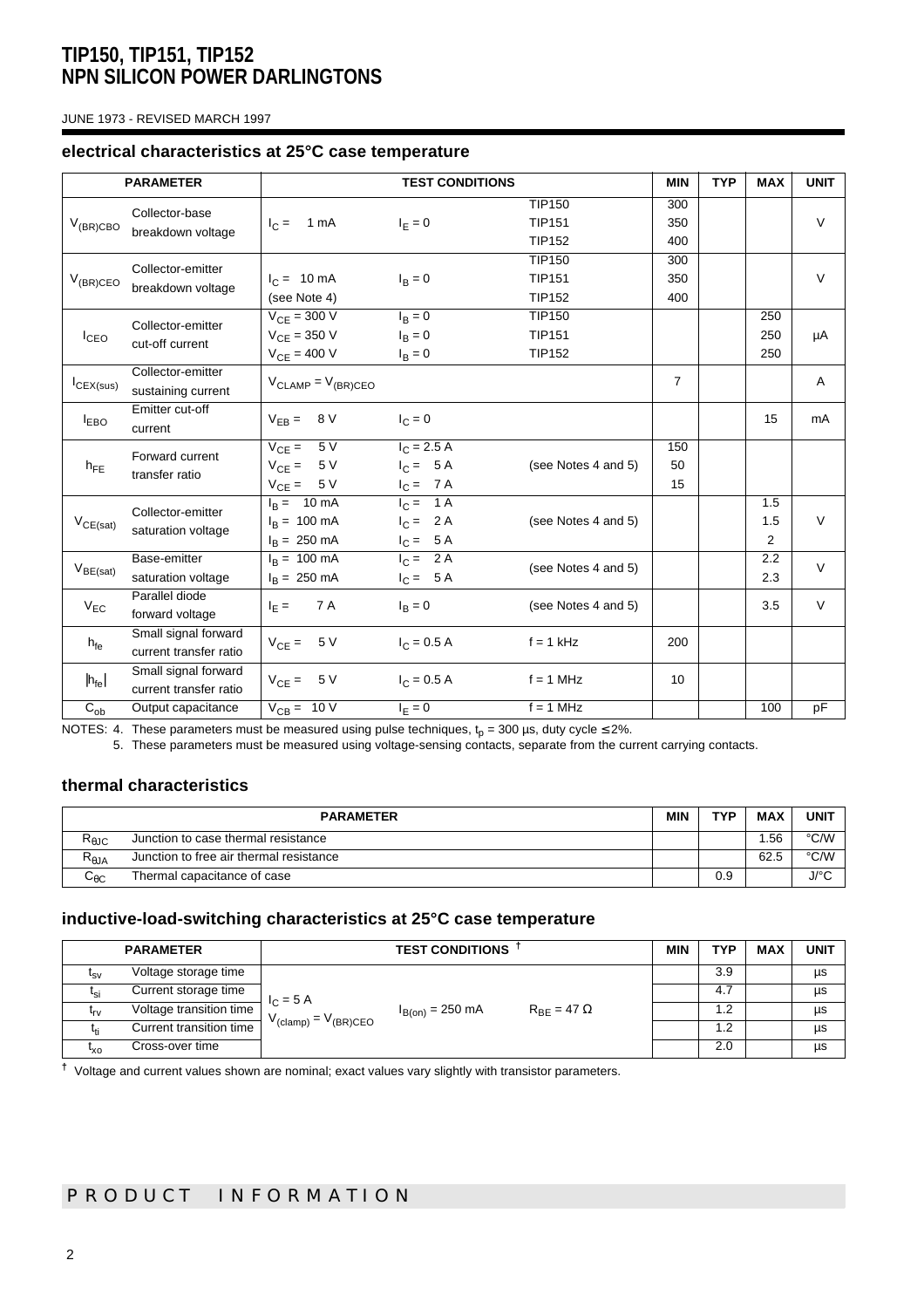JUNE 1973 - REVISED MARCH 1997

#### **PARAMETER MEASUREMENT INFORMATION**











**Figure 3. Switching Test Circuit**

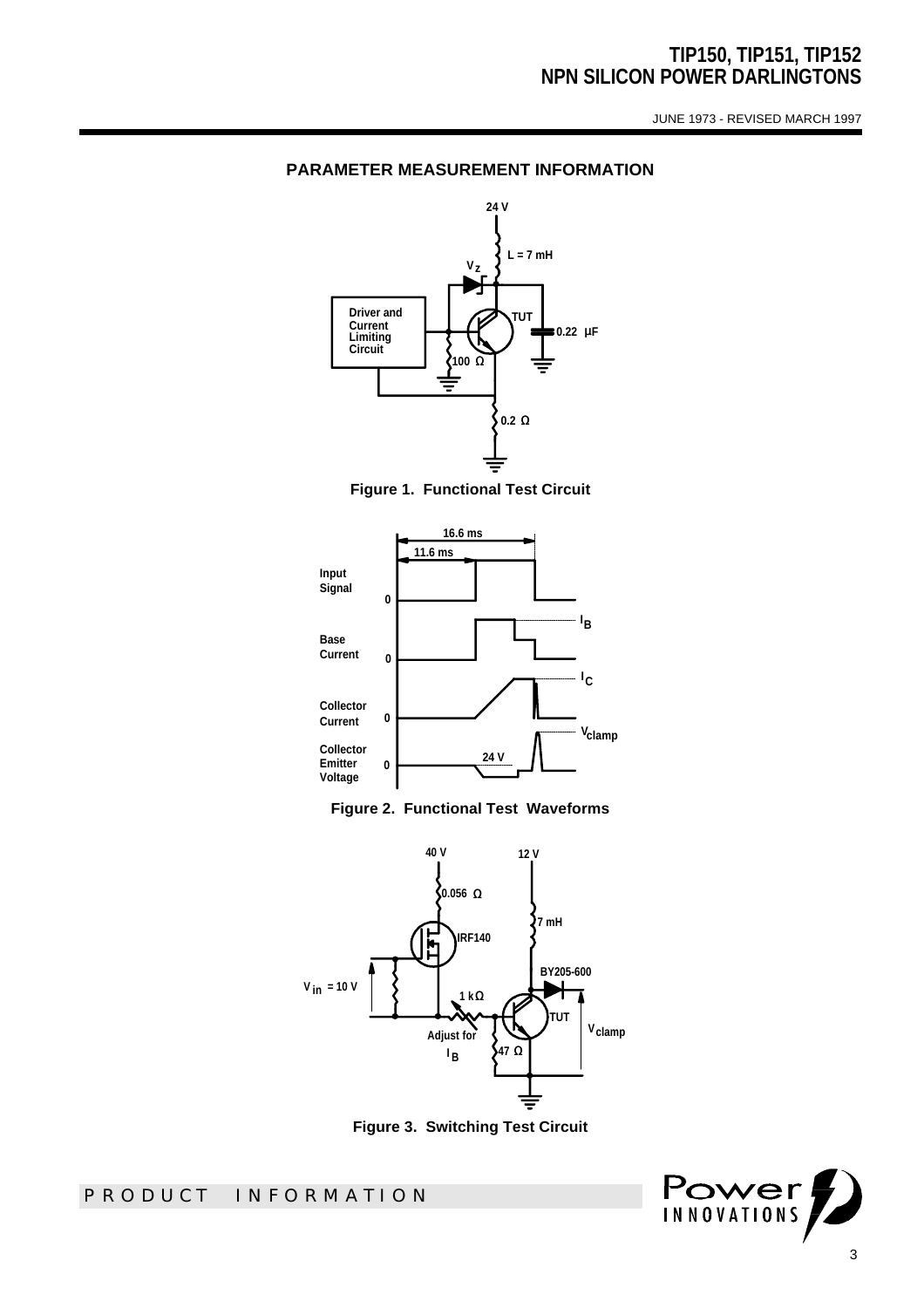JUNE 1973 - REVISED MARCH 1997

### **TYPICAL CHARACTERISTICS**



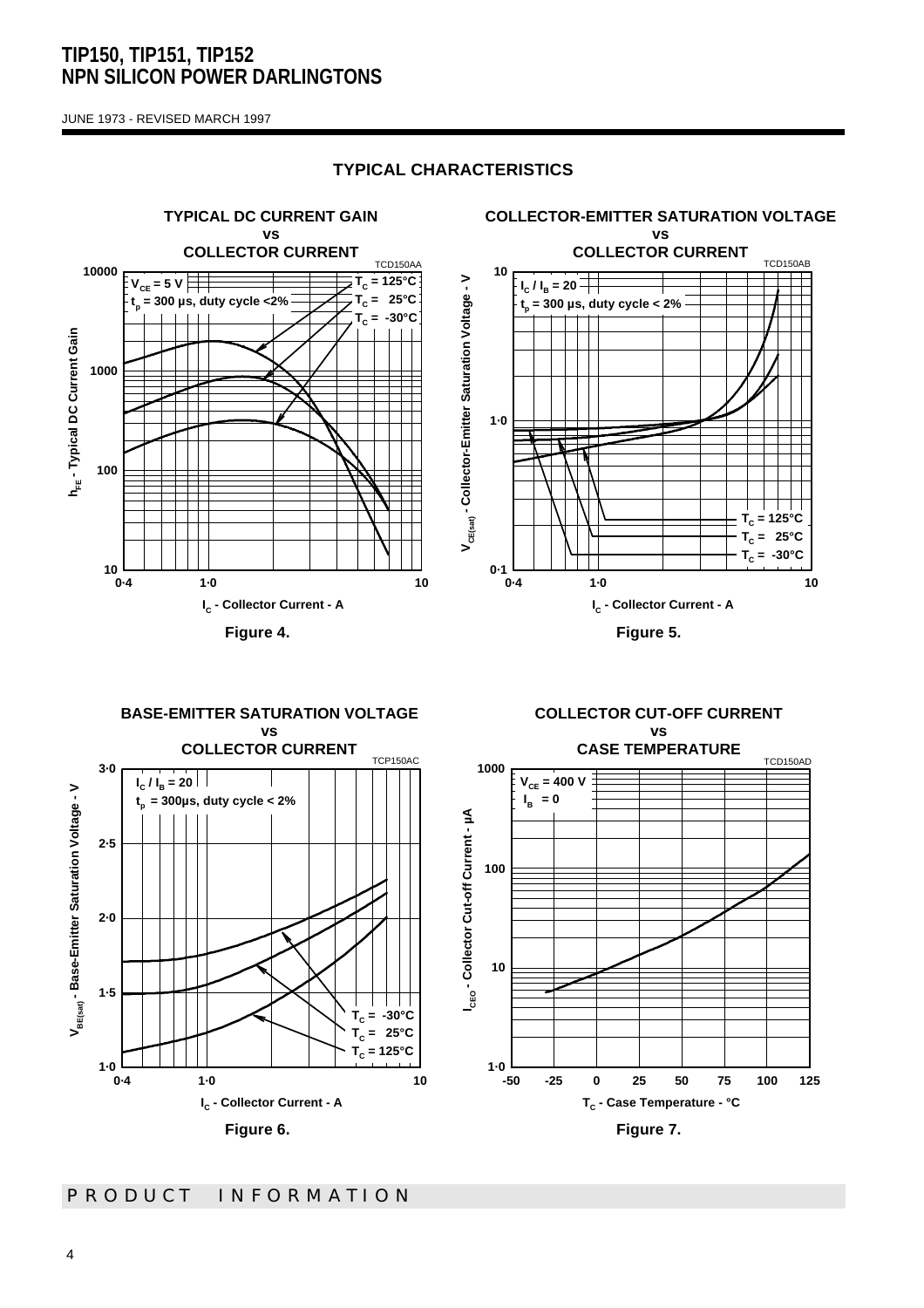JUNE 1973 - REVISED MARCH 1997





**THERMAL INFORMATION**



Power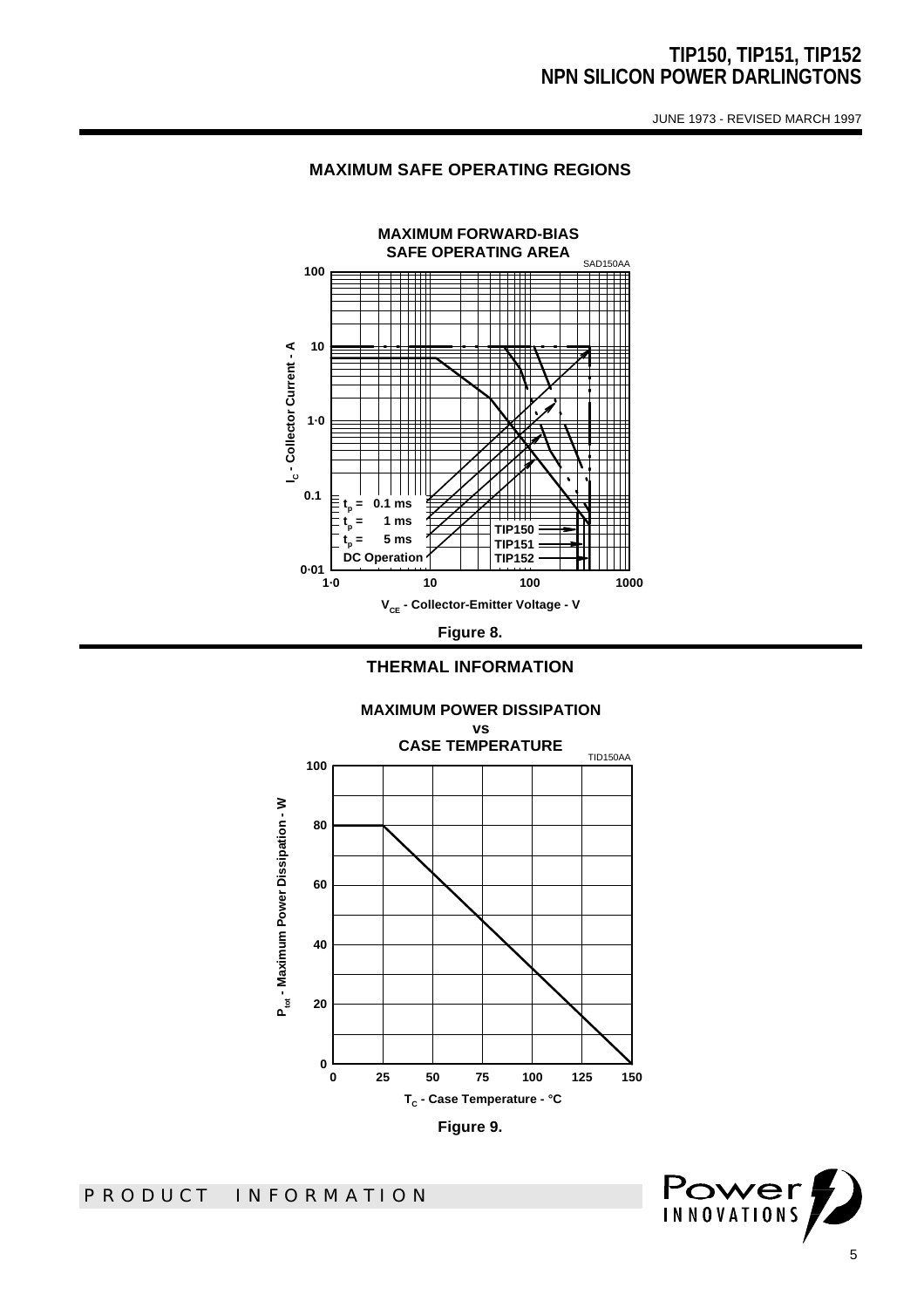JUNE 1973 - REVISED MARCH 1997

### **MECHANICAL DATA**

## **TO-220**

### **3-pin plastic flange-mount package**

This single-in-line package consists of a circuit mounted on a lead frame and encapsulated within a plastic compound. The compound will withstand soldering temperature with no deformation, and circuit performance characteristics will remain stable when operated in high humidity conditions. Leads require no additional cleaning or processing when used in soldered assembly.



B. Mounting tab corner profile according to package version.

C. Typical fixing hole centre stand off height according to package version.

Version 1, 18.0 mm. Version 2, 17.6 mm.